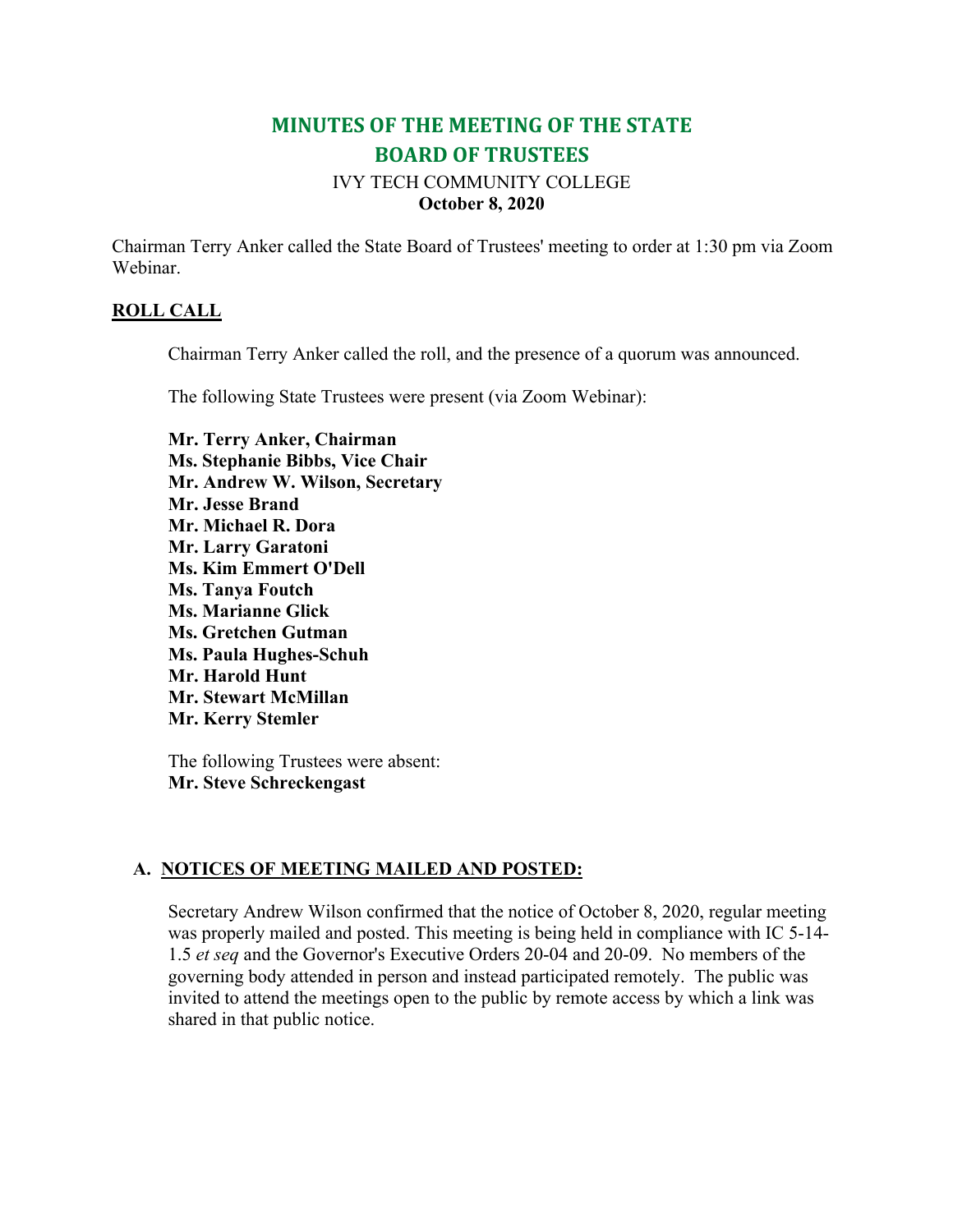### **B. APPROVAL OF BOARD MINUTES:**

Trustee Garatoni moved for approval of the minutes of the August 6, 2020 board meeting. Trustee Glick seconded the motion, and the motion carried unanimously.

| Terry Anker, Chair                | "Aye"  |
|-----------------------------------|--------|
| Stephanie Bibbs, Vice-Chair "Aye" |        |
| Andrew Wilson, Secretary          | "Aye"  |
| Jesse Brand                       | "Aye"  |
| Michael Dora                      | "Aye"  |
| Kim Emmert O'Dell                 | "Aye"  |
| Tanya Foutch                      | "Aye"  |
| Larry Garatoni                    | "Aye"  |
| Marianne Glick                    | "Aye"  |
| Gretchen Gutman                   | "Aye"  |
| Paula Hughes-Schuh                | "Aye"  |
| Harold Hunt                       | "Aye"  |
| Stewart McMillan                  | "Aye"  |
| Steve Schreckengast               | Absent |
| Kerry Stemler                     | "Aye"  |

# **Secretary Andrew Wilson called roll**

### **C. COMMITTEE REPORTS:**

**Item 1** Chairman Anker called upon Trustee Michael Dora for a report from the **Academics & Student Experience Committee**. Trustee Dora reported there were no action items for approval. The Committee received an update from Cory Clasemann provided an update on the College's 8-week course initiative. We continue to see greater student success rates and lower withdrawal rates in 8-week courses, with nearly two-thirds of our courses this fall now being offered in an 8-week format. This fall will also mark the beginning of a new phase of the 8-week course initiative. Each curriculum committee identifies a key course they will analyze for ways in which they can further increase student success.

> Rebecca Rahschulte shared data on the projected impact of the HLC faculty credentialing changes on dual credit teacher staffing and the equity gap implications to both dual credit programming and college-going rates for Indiana school districts with the highest number of underrepresented minority (URM) students. Information was shared on the College's Governor's Emergency Education Relief (GEER) grant and the use of funding to provide K-12 Professional Development needed to successfully execute virtual instruction and Curricular Resources to support student remediation and provide virtual access to post-secondary academic content. Through the Lilly Endowment, proposal initiatives include IvyFLEX,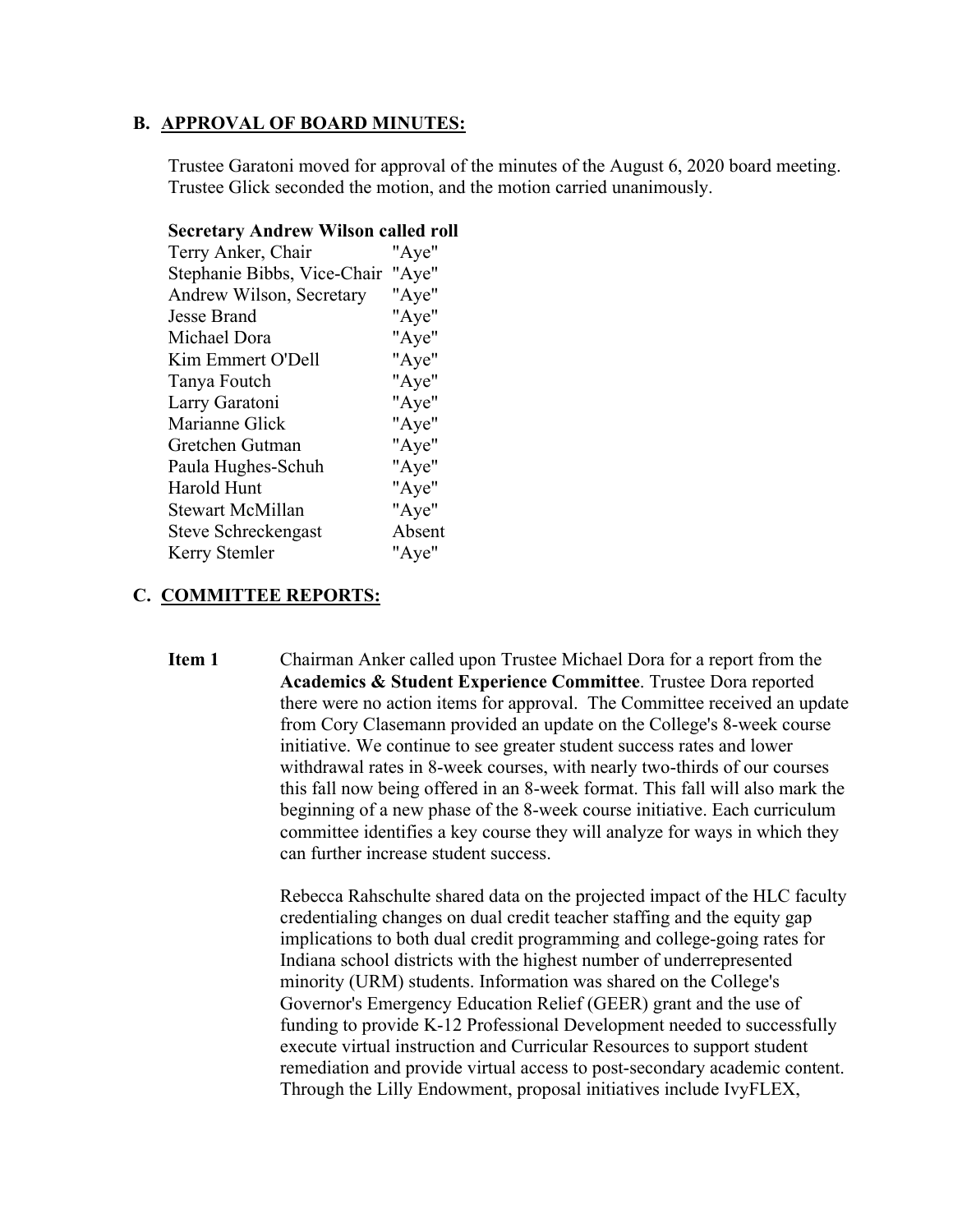expanded faculty and student supports, dual credit teacher scholarships, and completion incentives.

- **Item 2** Chairman Anker called upon Trustee Gutman for a report from the **Audit Committee.** Trustee Gutman reported the Audit committee did not meet, therefore nothing to report at this time.
- **Item 3** Chairman Anker called upon Trustee Jesse Brand for a report from the **Budget & Finance committee**. Trustee Brand reported were no action items for approval. The Committee received an update from Matt Hawkins, Sr. Vice President/Chief Financial Officer. FY 2020 Year-End Financial Position (Jul1, 2019 – June 30, 2020)
	- The College's Total Net Position was \$869M, an increase of \$78.4 million or 9.9%
		- o Unrestricted assets grew to \$507M, an increase of \$61.8 million or 13.9%
	- The College continues to plan for State appropriation and enrollment fluctuations through FY 2023
	- Operating Margin for FY 2020 was nearly flat from FY 2019
	- The College's debt continues to decline, leaving room for additional capital projects if approved by the General Assembly

FY 2021 Budget Update (July 1, 2020 – September 30, 2020)

- Operating revenue is down \$10.5M from the plan.
	- o Driven by tuition but partially offset by Investment Income
- Operating Expenses are down \$2M to plan
	- o Driven by S&E spending
	- o However, once adjusted for tuition, it would be \$2.2M over the plan.
- **Item 4** Chairman Anker called upon Trustee Andrew Wilson for a report from the **Building and Grounds Committee**. Trustee Wilson reported there are four action items for consideration and approval. The Committee received an update on the status of the XBE contract spend.

Trustee Wilson moved for approval. **Resolution 2020-35, Approval to Sell Property to INDOT for Road Project Muncie Campus.** Trustee Garatoni seconded the motion. The motion carried unanimously.

*Secretary Andrew Wilson called roll*

Terry Anker, Chair "Aye" Stephanie Bibbs, Vice-Chair "Aye" Andrew Wilson, Secretary "Aye"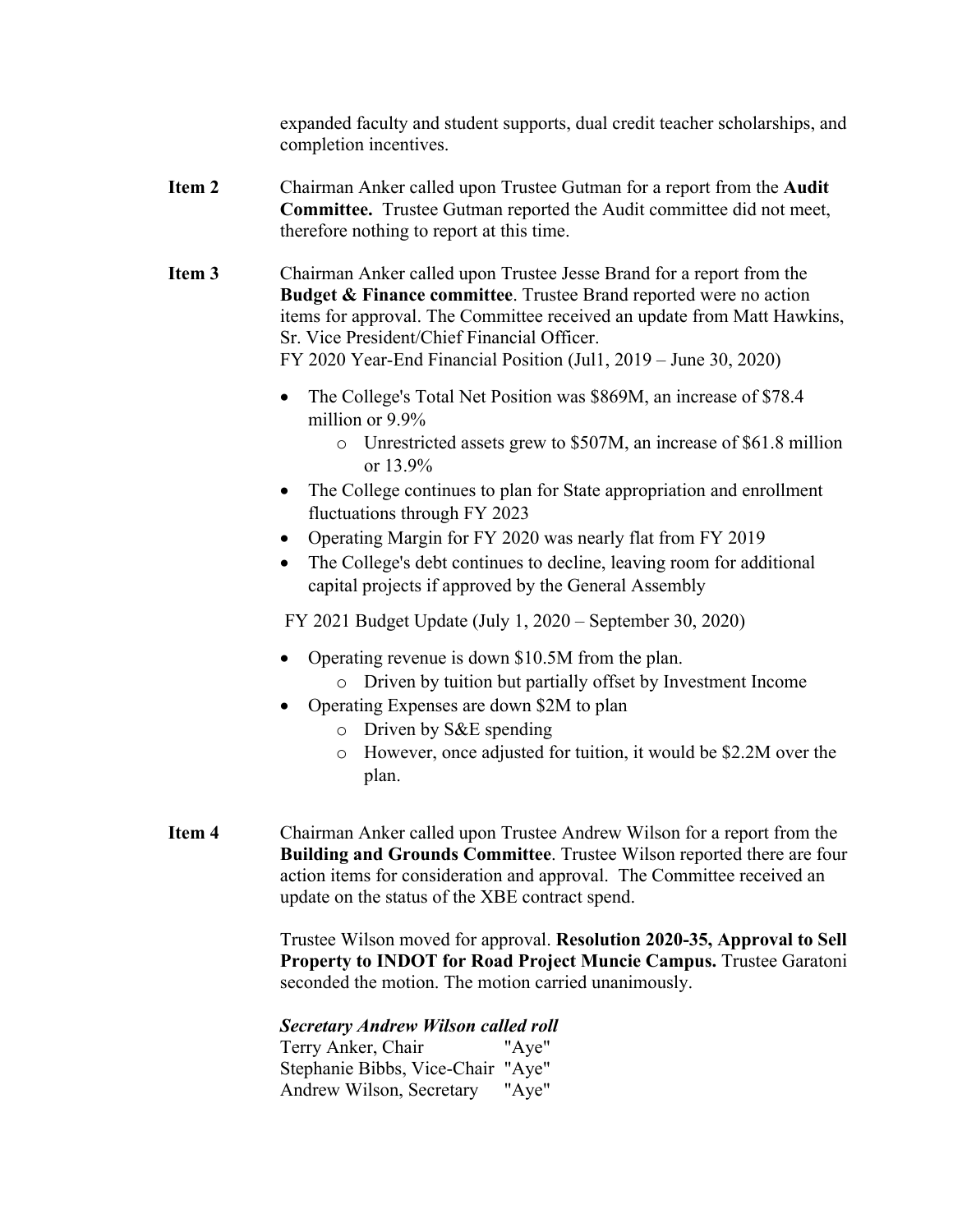| "Aye"  |
|--------|
|        |
| "Aye"  |
| "Aye"  |
| "Aye"  |
| "Aye"  |
| "Aye"  |
| "Aye"  |
| "Aye"  |
| "Aye"  |
| "Aye"  |
| Absent |
| "Aye"  |
|        |

Trustee Wilson moved for approval. **Resolution 2020-36, Approval to Sell Property to INDOT for Road Project South Bend Campus.** Trustee Bibbs seconded the motion. The motion carried unanimously.

#### *Secretary Andrew Wilson called roll*

| Terry Anker, Chair          | "Aye"  |
|-----------------------------|--------|
| Stephanie Bibbs, Vice-Chair | "Aye"  |
| Andrew Wilson, Secretary    | "Aye"  |
| Jesse Brand                 | "Aye"  |
| Michael Dora                | "Aye"  |
| Kim Emmert O'Dell           | "Aye"  |
| Tanya Foutch                | "Aye"  |
| Larry Garatoni              | "Aye"  |
| Marianne Glick              | "Aye"  |
| Gretchen Gutman             | "Aye"  |
| Paula Hughes-Schuh          | "Aye"  |
| Harold Hunt                 | "Aye"  |
| <b>Stewart McMillan</b>     | "Aye"  |
| Steve Schreckengast         | Absent |
| Kerry Stemler               | "Aye"  |
|                             |        |

Trustee Wilson moved for approval. **Resolution 2020-37, Approval of Guaranteed Maximum Price Contract Amendment with Pepper Construction Columbus Campus.** Trustee Brand seconded the motion. The motion carried unanimously.

#### *Secretary Andrew Wilson called roll*

| Terry Anker, Chair          | "Aye" |
|-----------------------------|-------|
| Stephanie Bibbs, Vice-Chair | "Aye" |
| Andrew Wilson, Secretary    | "Aye" |
| Jesse Brand                 | "Aye" |
| Michael Dora                | "Aye" |
| Kim Emmert O'Dell           | "Aye" |
| Tanya Foutch                | "Aye" |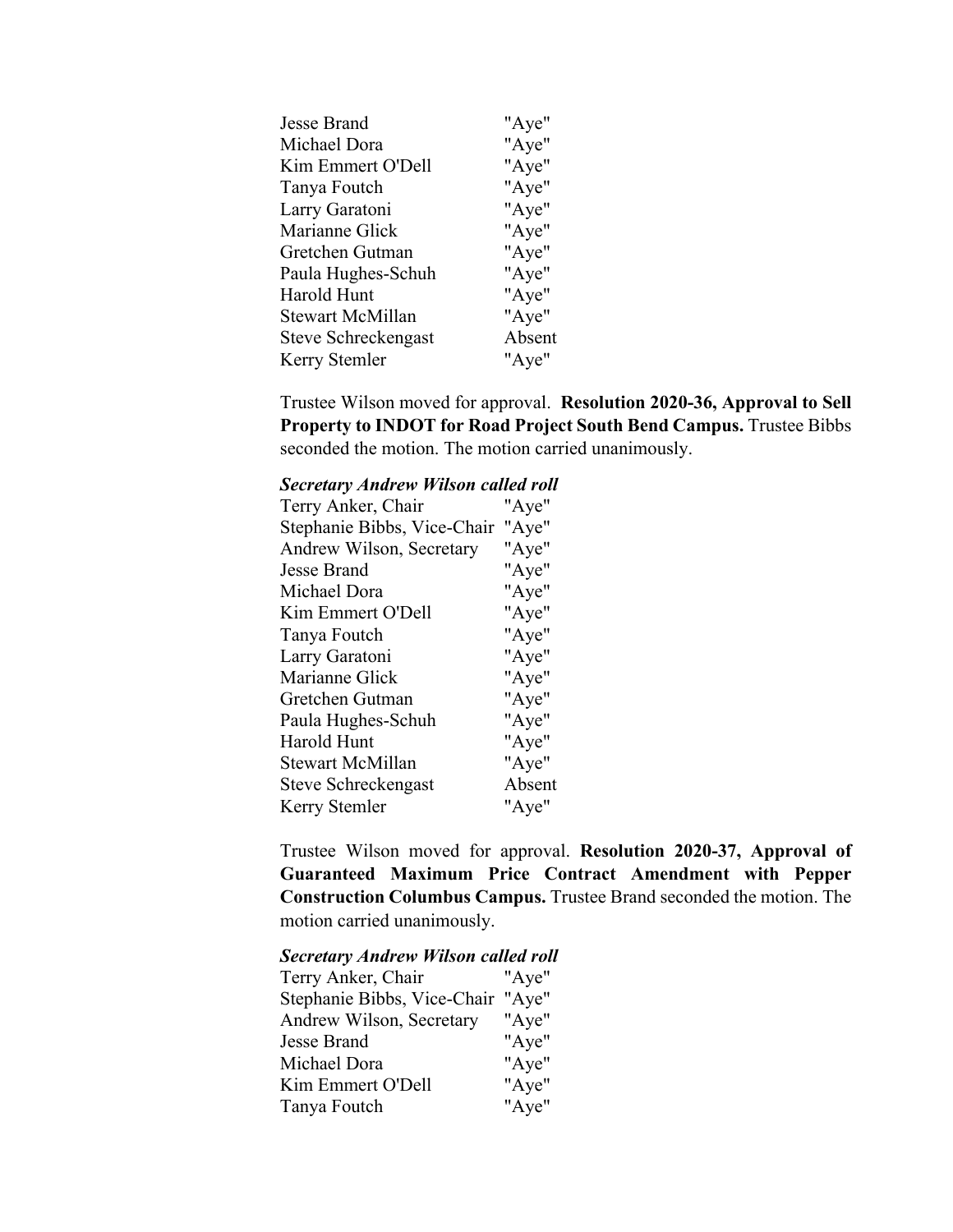| Larry Garatoni      | "Aye"  |
|---------------------|--------|
| Marianne Glick      | "Aye"  |
| Gretchen Gutman     | "Aye"  |
| Paula Hughes-Schuh  | "Aye"  |
| Harold Hunt         | "Aye"  |
| Stewart McMillan    | "Aye"  |
| Steve Schreckengast | Absent |
| Kerry Stemler       | "Aye"  |
|                     |        |

Trustee Wilson moved for approval. **Resolution 2020-38, Approval of Contract with Wabash Valley Asphalt Company, LLC to Repair Replace Parking Lots on the Terre Haute Campus.** Trustee Emmert O'Dell seconded the motion. The motion carried unanimously.

*Secretary Andrew Wilson called roll*

| Terry Anker, Chair          | "Aye"  |
|-----------------------------|--------|
| Stephanie Bibbs, Vice-Chair | "Aye"  |
| Andrew Wilson, Secretary    | "Aye"  |
| Jesse Brand                 | "Aye"  |
| Michael Dora                | "Aye"  |
| Kim Emmert O'Dell           | "Aye"  |
| Tanya Foutch                | "Aye"  |
| Larry Garatoni              | "Aye"  |
| Marianne Glick              | "Aye"  |
| Gretchen Gutman             | "Aye"  |
| Paula Hughes-Schuh          | "Aye"  |
| Harold Hunt                 | "Aye"  |
| <b>Stewart McMillan</b>     | "Aye"  |
| Steve Schreckengast         | Absent |
| Kerry Stemler               | "Aye"  |
|                             |        |

**Item 5** Chairman Anker calls upon Trustee Kerry Stemler for the Human Resources & Operations Committee report. Trustee Stemler reported there are three action items for approval.

> Jen Fisher, Assistant Vice President for Employee Benefits, presented her annual employee benefits update and review, including current state, outcomes, COVID-19 impact, and Plan Year 2021. Our health plan is still running well with overall claims down 14.4%, and pharmacy costs up 5.5%. Of note, the College extended the EAP program and Your Money Line benefits to part-time staff and adjunct faculty through June 2021. As part of Goal 7 of the Strategic Plan, a new policy was approved for Volunteer &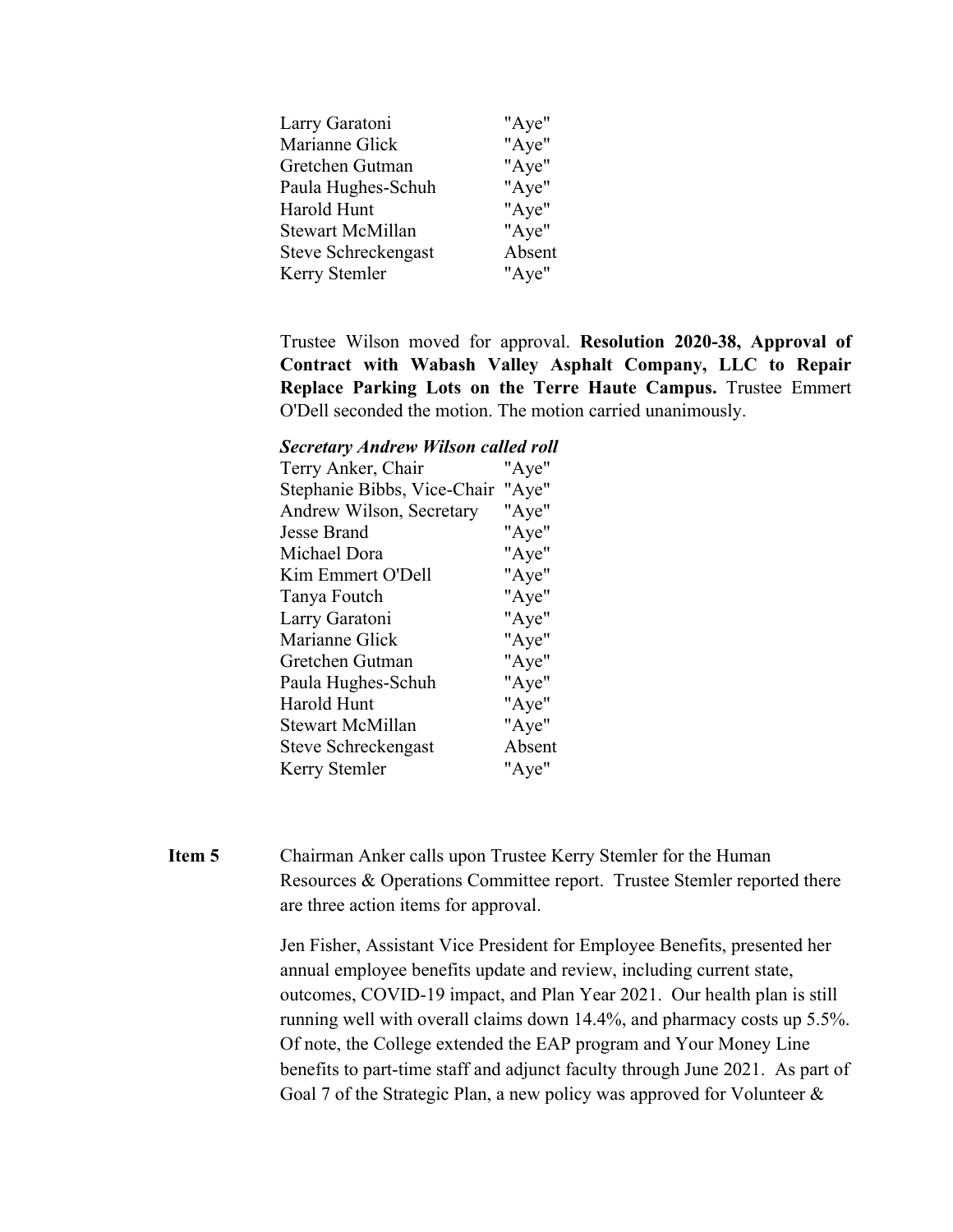Community Engagement. Beginning January 1, the College will provide 8 hours of paid time off for our full-time employees annually for community engagement.

Jen also reviewed the RFP process and recommendation for the College's employee benefits brokerage services effective January 1, 2021. The RFP produced 16 respondents and four finalists, including the current broker Gregory & Appel. Through finalist presentations conducted by a team of systems office and campus representatives, LHD Benefit Advisors has been selected to provide brokerage services for three years at the cost of \$653,580.

Trustee Stemler moved for approval of **Resolution 2020-39, Approval of Contract for College Employee Benefits Brokerage Services.** Trustee Dora seconded the motion. The motion carried unanimously.

#### *Secretary Andrew Wilson called roll*

| Terry Anker, Chair          | "Aye"  |
|-----------------------------|--------|
| Stephanie Bibbs, Vice-Chair | "Aye"  |
| Andrew Wilson, Secretary    | "Aye"  |
| Jesse Brand                 | "Aye"  |
| Michael Dora                | "Aye"  |
| Kim Emmert O'Dell           | "Aye"  |
| Tanya Foutch                | "Aye"  |
| Larry Garatoni              | "Aye"  |
| Marianne Glick              | "Aye"  |
| Gretchen Gutman             | "Aye"  |
| Paula Hughes-Schuh          | "Aye"  |
| Harold Hunt                 | "Aye"  |
| Stewart McMillan            | "Aye"  |
| Steve Schreckengast         | Absent |
| Kerry Stemler               | "Aye"  |
|                             |        |

Laurie Kiser, Executive Director of Risk Management and Insurances, presented an update on our Risk Management & Insurances program. The College saw an uptick of year over year renewal increases that reflect industry trends. Good claims management and history held them lower than expected. Laurie also reviewed the RFP process and recommendation for Risk Management Broker Services effective January 1, 2021. The RFP produced five respondents, including the current broker, Arthur J. Gallaher. Through finalist presentations, Willis-Towers-Watson has been selected to provide brokerage services for the College for five years at the cost of \$961,000.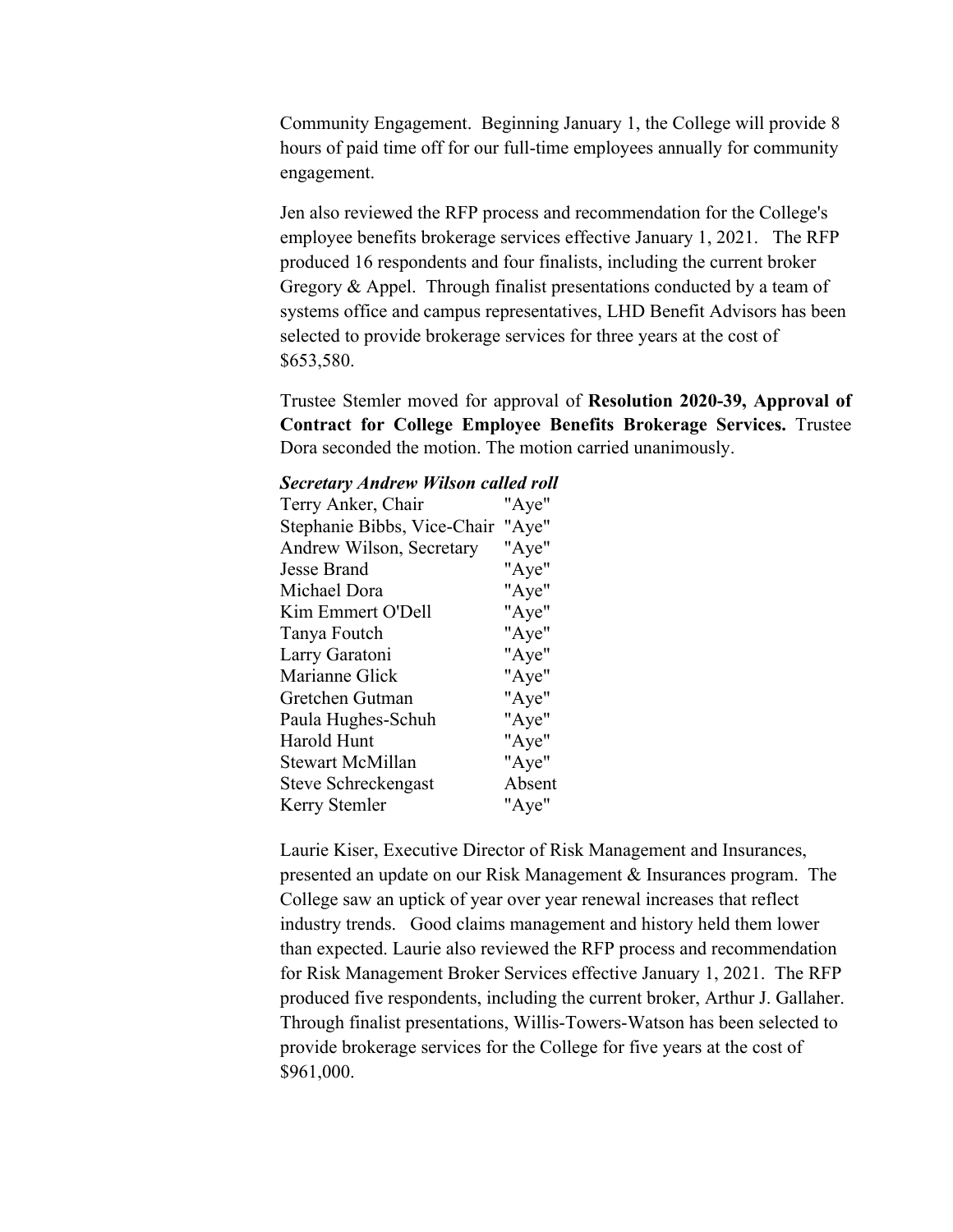Trustee Stemler moved for approval of **Resolution 2020-40, Approval of Contract for Risk Management, and Insurance Brokerage Services.** Trustee Glick seconded the motion. The motion carried unanimously.

### *Secretary Andrew Wilson called roll*

| Terry Anker, Chair                | "Aye"  |
|-----------------------------------|--------|
| Stephanie Bibbs, Vice-Chair "Aye" |        |
| Andrew Wilson, Secretary          | "Aye"  |
| Jesse Brand                       | "Aye"  |
| Michael Dora                      | "Aye"  |
| Kim Emmert O'Dell                 | "Aye"  |
| Tanya Foutch                      | "Aye"  |
| Larry Garatoni                    | "Aye"  |
| Marianne Glick                    | "Aye"  |
| Gretchen Gutman                   | "Aye"  |
| Paula Hughes-Schuh                | "Aye"  |
| Harold Hunt                       | "Aye"  |
| Stewart McMillan                  | "Aye"  |
| Steve Schreckengast               | Absent |
| Kerry Stemler                     | "Aye"  |
|                                   |        |

Matt Etchison, Sr. Vice President, and CIO presented the College's recommendation to renew its existing ERP contract with Ellucian necessary to maintain the College's current ERP system. Simultaneously, Student, HR, and Finance ERP modules are updated to a cloud-based platform. This is a "3 years by three-year" contract for Banner and Chrome River at a total contract value not to exceed \$6,488,778.

Trustee Stemler moved for approval of **Resolution 2020-41, Approval of Contract with Ellucian for Enterprise Resource Planning Modules, and Travel/Expense Software.** Trustee Garatoni seconded the motion. The motion carried unanimously.

### *Secretary Andrew Wilson called roll*

| Terry Anker, Chair          | "Aye" |
|-----------------------------|-------|
| Stephanie Bibbs, Vice-Chair | "Aye" |
| Andrew Wilson, Secretary    | "Aye" |
| Jesse Brand                 | "Aye" |
| Michael Dora                | "Aye" |
| Kim Emmert O'Dell           | "Aye" |
| Tanya Foutch                | "Aye" |
| Larry Garatoni              | "Aye" |
| Marianne Glick              | "Aye" |
| Gretchen Gutman             | "Aye" |
| Paula Hughes-Schuh          | "Aye" |
| Harold Hunt                 | "Aye" |
|                             |       |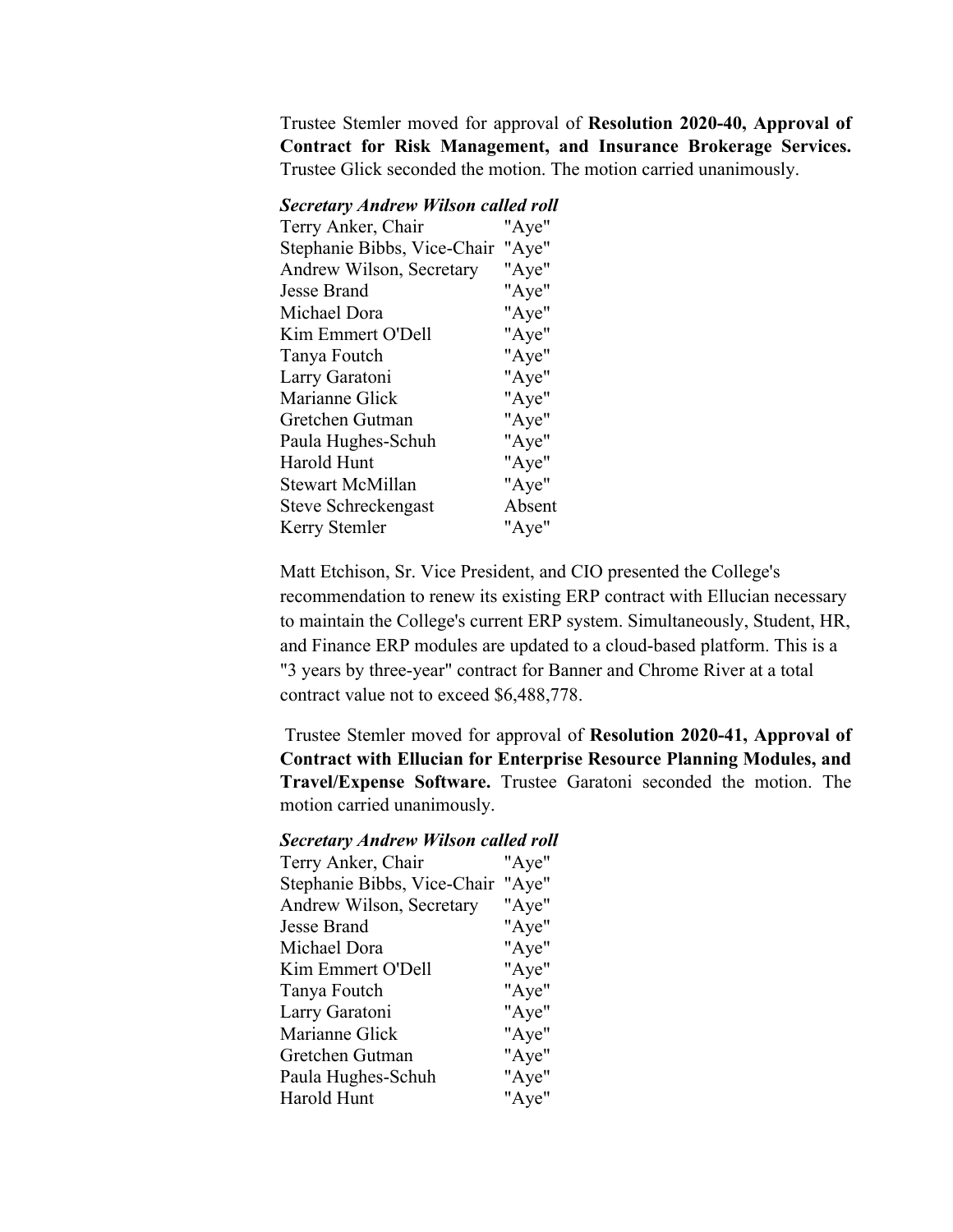| <b>Stewart McMillan</b> | "Aye"  |
|-------------------------|--------|
| Steve Schreckengast     | Absent |
| Kerry Stemler           | "Aye"  |

Jon Barefoot, Vice President Public Safety & Emergency Preparedness, provided a review of a new policy for COVID-19 positivity self-reporting for students, faculty, and staff. A team of case investigators conduct supplemental case investigation to determine if the infected person has been on campus and where. Of the 157 reported cases, 118 had not been on campus in the 48 hours before showing symptoms. Notifications are sent to anyone who was in a shared space without violating social distancing or considered a close contact for awareness. To date, we have not had a case of transmission on our campuses. This can be attributed to the great work our campus teams are doing to ensure adherence to policies and procedures and all students, faculty, and staff to look out for each other during this time.

- **Item 6** Chairman Anker called upon Foundation President John Murphy for a report on the State of the Foundation. Ahead of goal and optimistic, we will have a good year. The campaign also ahead of schedule. Blackbaud incident, all affected have been notified. Overall the Foundation is in good standing.
- **Item 7** Chairman Anker called upon Trustee Wilson for a report from the **Workforce Alignment Committee.** Trustee Wilson reported there are no action items for approval. Sr. Vice President for Workforce and Careers Chris Lowery and members of his team, Sue Smith, Vice President of the Advanced Manufacturing sector – covering an update on apprenticeships, Aaron Baute, Vice President of the Business, Logistics, and Supply Chain sector – covering an update on program closures and Stacy Townsley, Assistant Vice President of Workforce and Careers – covering an update on the Taking Hoosiers to the Next Level campaign presented updates:

**Apprenticeship** continues to be in the spotlight, recognized as a tried and true training model providing employers with a highly skilled workforce. Those who complete are internationally recognized for mastery of skills, a trade, or an occupation. We have received three grants in the past few years to expand our apprenticeship programs. Some recent audit findings have allowed us to reimagine and improve our current apprenticeship programs. By expanding, we will increase participation, thus increasing the pool of skilled workers in the state.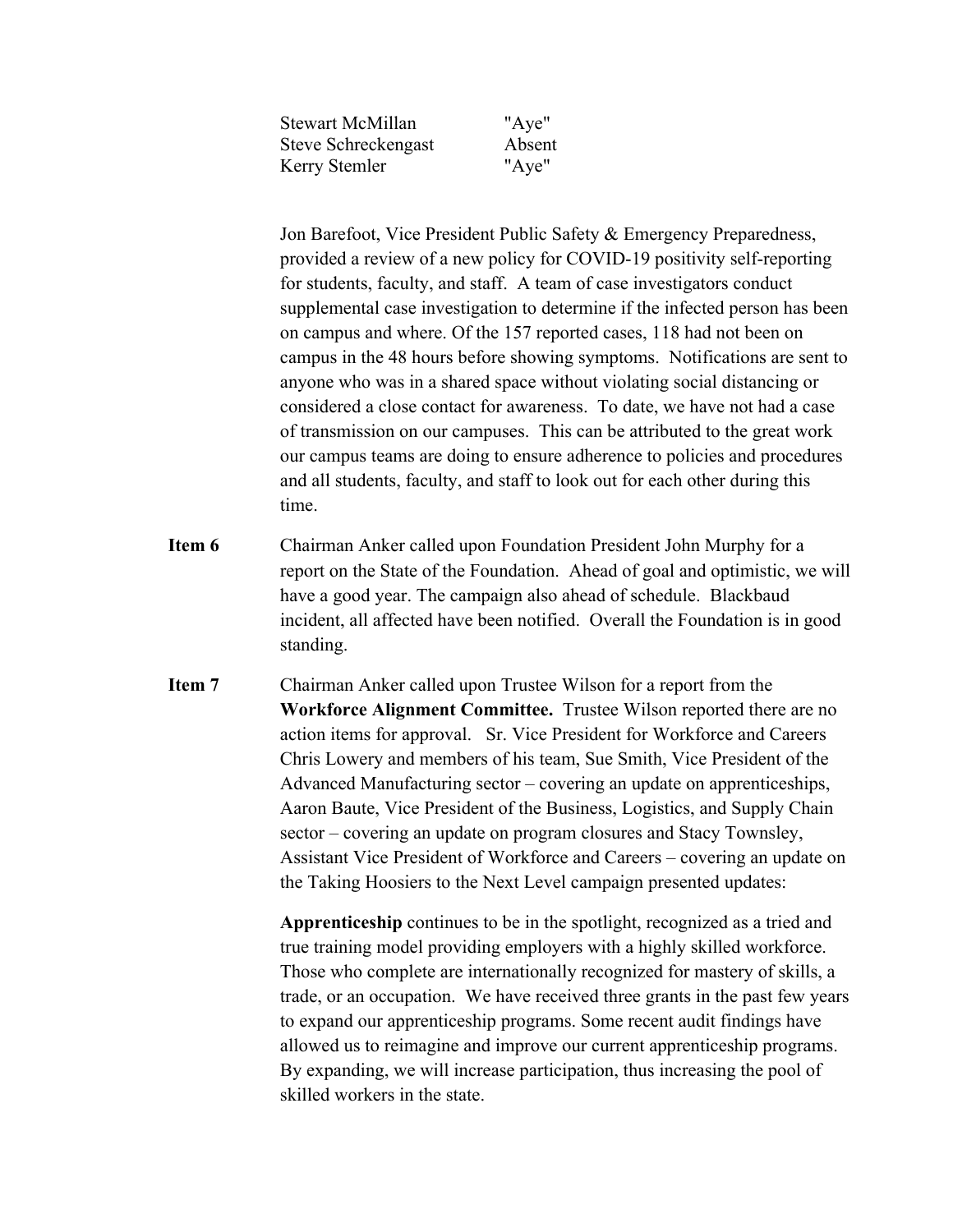**Program Review Process:** With a continued focus on high-demand/highwage programs, the College recently completed a series of campus-level reviews of programs that were not performing well, using internal (40%) and external (60%) factors. Root causes for poor performance were discussed, uncovering solutions not previously considered. There was a focus on each community's needs and inter-campus cooperation and coordination to make the best use of our resources to serve each community and the state as a whole. Major elements coming out of the process were the IT School restructure, Insurance industry partnership, and changes needed to address Industry 4.0.

### **Rapid Recovery Update – Taking Hoosiers to the Next Level**

**Campaign:** As part of the College's ongoing partnership with the state to assist Hoosiers who are unemployed or impacted by COVID-19, we have joined forces with the Department of Workforce Development in a first-ever direct "Ivy Tech push" to communicate to over 600,000 DWD clients the opportunity to receive free training in one of 22 Next Level Jobs certificate programs in advanced manufacturing, business, healthcare, IT, transportation and logistics, and building and construction. In order to remove as many barriers to enrollment as possible, the initiative is 100% free to participants through a "first dollar" funding model that also includes books and materials. Prospective students do not need to file a FAFSA and are assisted in enrolling in all of their courses upfront, starting in the second 8-week fall session (October 26) through spring 2021.

- The campaign, which started on September 28, has garnered significant interest, with over 8,000 applications in the pipeline as of October 7.
- Campuses are building upon existing practices and quickly developing flexible new models to accommodate the influx of applications and to scale student supports such as advising and career coaching.

### **D. TREASURER'S REPORT:**

Chairman Anker called upon Matt Hawkins, Sr. Vice President/Chief Financial Officer, to provide the Treasurer's Report.

Ivy Tech's Total Net Position on June 30, 2020, was \$869M. This is an increase of 9.9% or \$78M. Ivy Tech's Unrestricted Net Position was \$507M on June 30, 2020. We expect revenue fluctuations over the next three fiscal years.

As of quarter 1 of FY2021, Ivy Tech's revenue is \$10M under budget. This is due to tuition being down \$13M and investment income being up to \$3M.

As of quarter 1 of FY2021, Ivy Tech's expenses are about \$2M under budget. If the fall enrollment adjustment were to occur now, we would be trending \$2.2M over budget.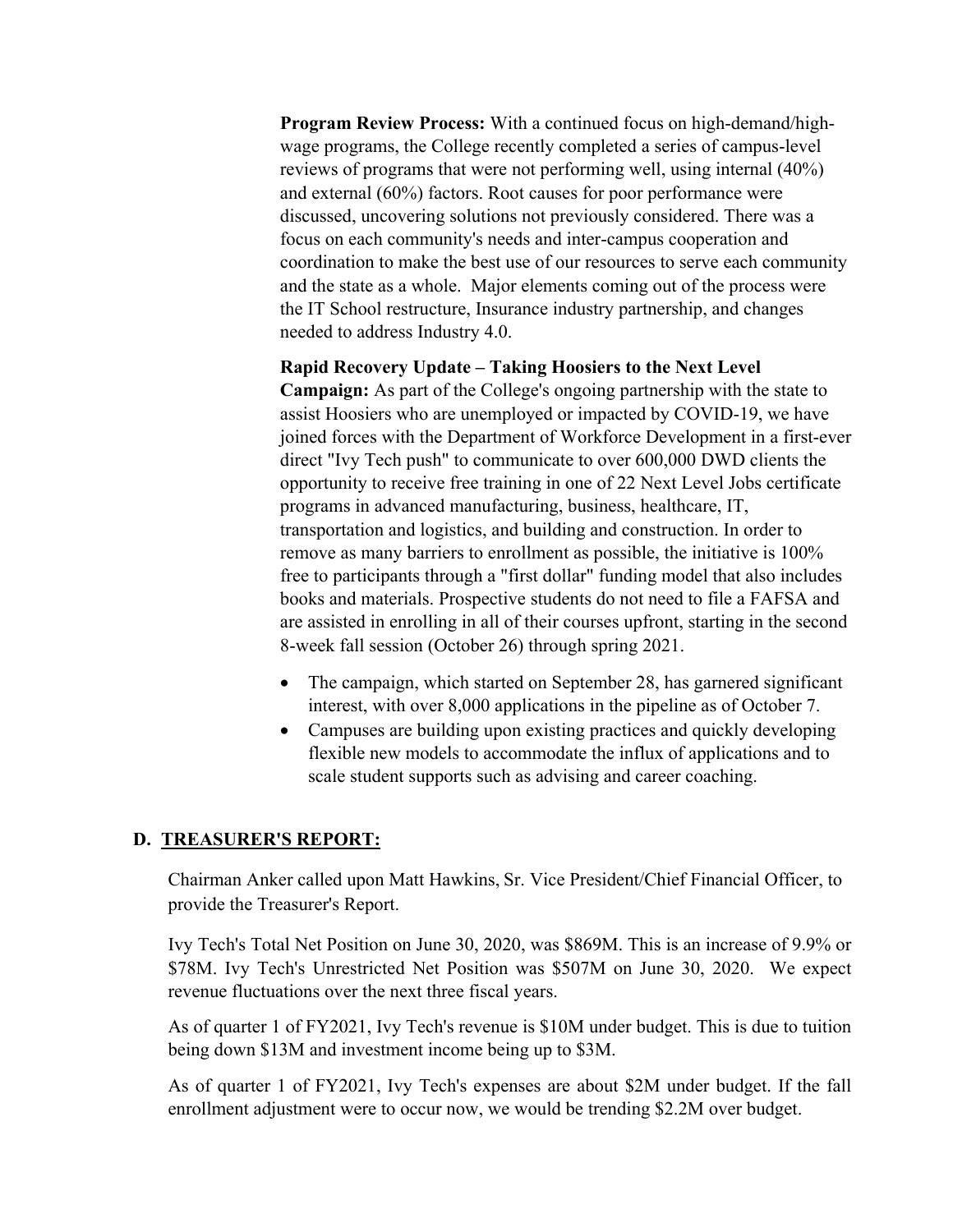This overspend is expected as the institution planned to absorb the state cut for the campuses.

Ivy Tech's financial position is strong.

Trustee Garatoni moved for approval of the Treasurer's Report. Trustee Glick seconded the motion. The motion carried unanimously.

| <b>Secretary Andrew Wilson called roll</b> |        |
|--------------------------------------------|--------|
| Terry Anker, Chair                         | "Aye"  |
| Stephanie Bibbs, Vice-Chair                | "Aye"  |
| Andrew Wilson, Secretary                   | "Aye"  |
| <b>Jesse Brand</b>                         | "Aye"  |
| Michael Dora                               | "Aye"  |
| Kim Emmert O'Dell                          | "Aye"  |
| Tanya Foutch                               | "Aye"  |
| Larry Garatoni                             | "Aye"  |
| Marianne Glick                             | "Aye"  |
| Gretchen Gutman                            | "Aye"  |
| Paula Hughes-Schuh                         | "Aye"  |
| <b>Harold Hunt</b>                         | "Aye"  |
| Stewart McMillan                           | "Aye"  |
| Steve Schreckengast                        | Absent |
| Kerry Stemler                              | "Aye"  |
|                                            |        |

# **E. STATE OF THE COLLEGE**

Chairman Anker called upon President Ellspermann to provide her state of the College report.

President Ellspermann introduced interim Chancellor, Anderson Campus Mia Johnson. Shared exciting news about Ivy Tech serving as host for the inaugural World Food Championship in September. Operational update regarding COVID-19 student relief efforts and the Glick/Woods match raising more than \$1.2M. It was noted Ivy Tech is the only College in the nation using CARES Act funding to purchase Cengage Unlimited for the entire student body. This is a direct benefit to students to continue to help them during the pandemic as more than a quarter of students don't purchase their books during normal times. This college-wide subscription provides access to Cengage's entire library. President Ellspermann provides other college updates around metrics, Central Indiana Restructure, and being awarded a \$5M grant through 2020 to create IVY Achieves; a program created focusing on equity.

Doneisha Posey, Vice President of Diversity, Equity, and Belonging, provided an annual report and announced the creation of the William R. Goins Spirit of Diversity Award recognizing Ivy Tech faculty and staff whose service contributes to the development of a